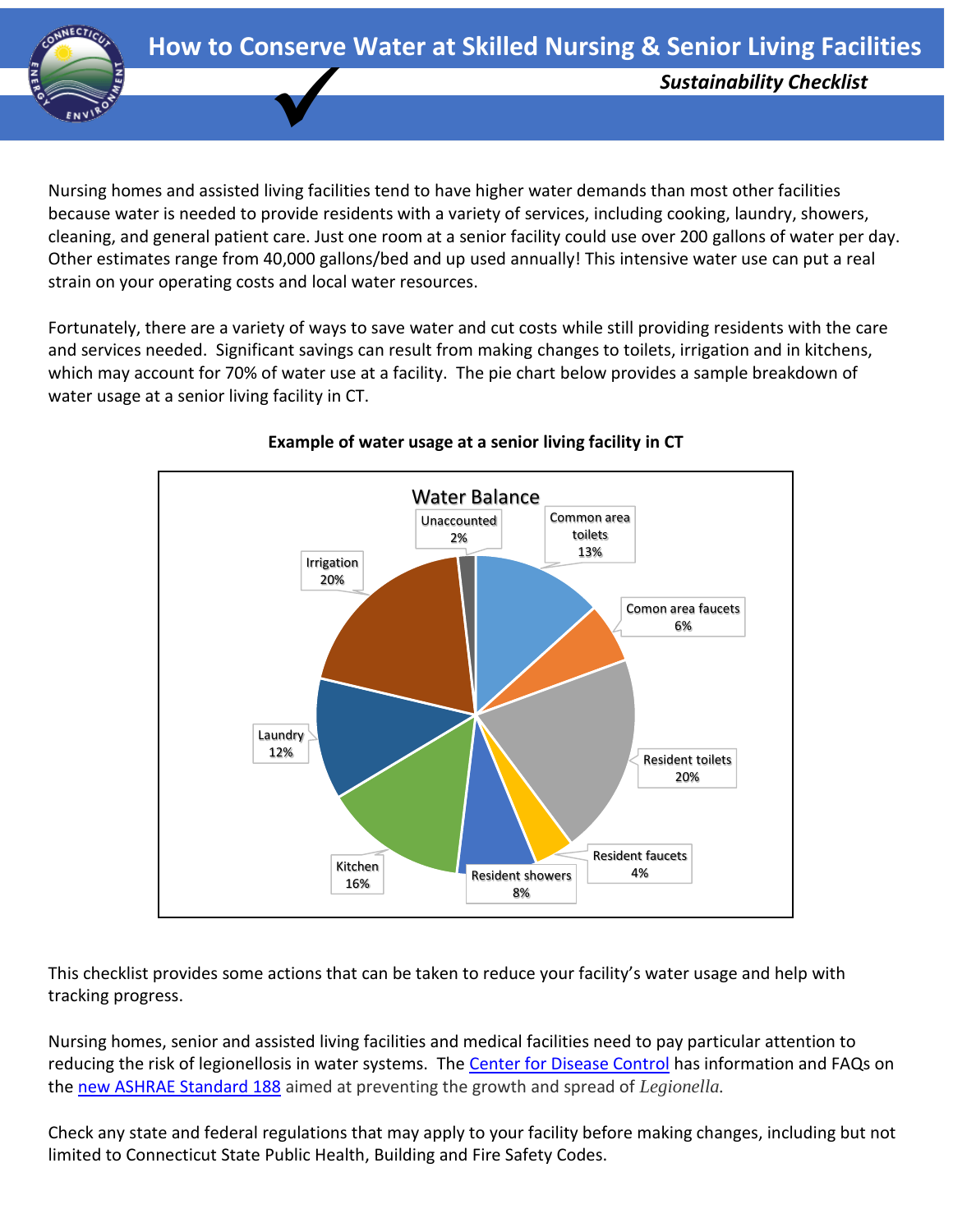

| <b>Take Action!</b>                                                                                                                                                                                                                                                                                                                                                                                                                                                                                                                                                                                                                                                                                                                                                                                           | ⊠ Already<br>Done        | ⊠ In<br>Progress | ☑<br>Completed |
|---------------------------------------------------------------------------------------------------------------------------------------------------------------------------------------------------------------------------------------------------------------------------------------------------------------------------------------------------------------------------------------------------------------------------------------------------------------------------------------------------------------------------------------------------------------------------------------------------------------------------------------------------------------------------------------------------------------------------------------------------------------------------------------------------------------|--------------------------|------------------|----------------|
| Understand your water use.<br>Review water bills for the past year to get an idea of your usage and<br>costs. Quarterly billing will be less informative than monthly.<br>Check your meter - if it's running continuously, there may be a leak.<br>Smart meters provide volume of water used at the time-of-use, so<br>you can better identify how much is used for dishwashing, outdoor<br>watering, etc. Your water utility may be able to provide this device.<br>Do a water audit to find out how much water your facility is using<br>and where it might be used in excess - you may be able to cut your<br>water use by 30%.<br>Sample self-audit forms can be found on-line at a number of sites, such<br>as Aquarion and Environmental Defense Fund along with free tools to<br>evaluate water usage. | $\overline{\phantom{a}}$ | $\Box$           | $\Box$         |
| Do some research. A helpful resource is <i>WaterSense at Work: Best</i><br><b>Management Practices for Commercial &amp; Institutional Facilities, a free</b><br>guidebook that has general instructions for water efficiency at all sorts of<br>commercial and medical facilities that are similar to skilled nursing and<br>senior living facilities. This publication can provide a good understanding of<br>the fixtures and equipment you have on-site, replacement/retrofit options,<br>and ways to calculate usage, savings and pay-back.                                                                                                                                                                                                                                                               | Ш                        | $\Box$           | $\Box$         |
| Fix Leaks ASAP! A leaky faucet that drips at the rate of one drip per second<br>can waste 3,000 gallons/yr. That's enough water for 180 showers! Also<br>check for leaky showers and running toilets. Set up a schedule to check<br>each fixture annually (or more frequently if necessary or required).<br>Leaks in the irrigations system, cooling tower and boiler can easily go<br>unnoticed.                                                                                                                                                                                                                                                                                                                                                                                                             | $\Box$                   | $\Box$           | $\Box$         |
| Lawns and gardens can use up a surprising amount of water. Watering<br>earlier in the day and applying mulch each spring can minimize the amount<br>of water lost to evaporation. CT DEEP's website has tips for sustainable<br>lawn care practices. Consider growing drought-tolerant plants to minimize<br>the amount of water that needs to be drawn for landscaping purposes.                                                                                                                                                                                                                                                                                                                                                                                                                             | П                        | П                | П              |
| If you're using an automatic watering system for lawns and gardens be<br>sure it has a moisture sensor so lawns are getting watered only when<br>needed. Check the irrigation system on a regular basis for leaks.                                                                                                                                                                                                                                                                                                                                                                                                                                                                                                                                                                                            |                          |                  | Ш              |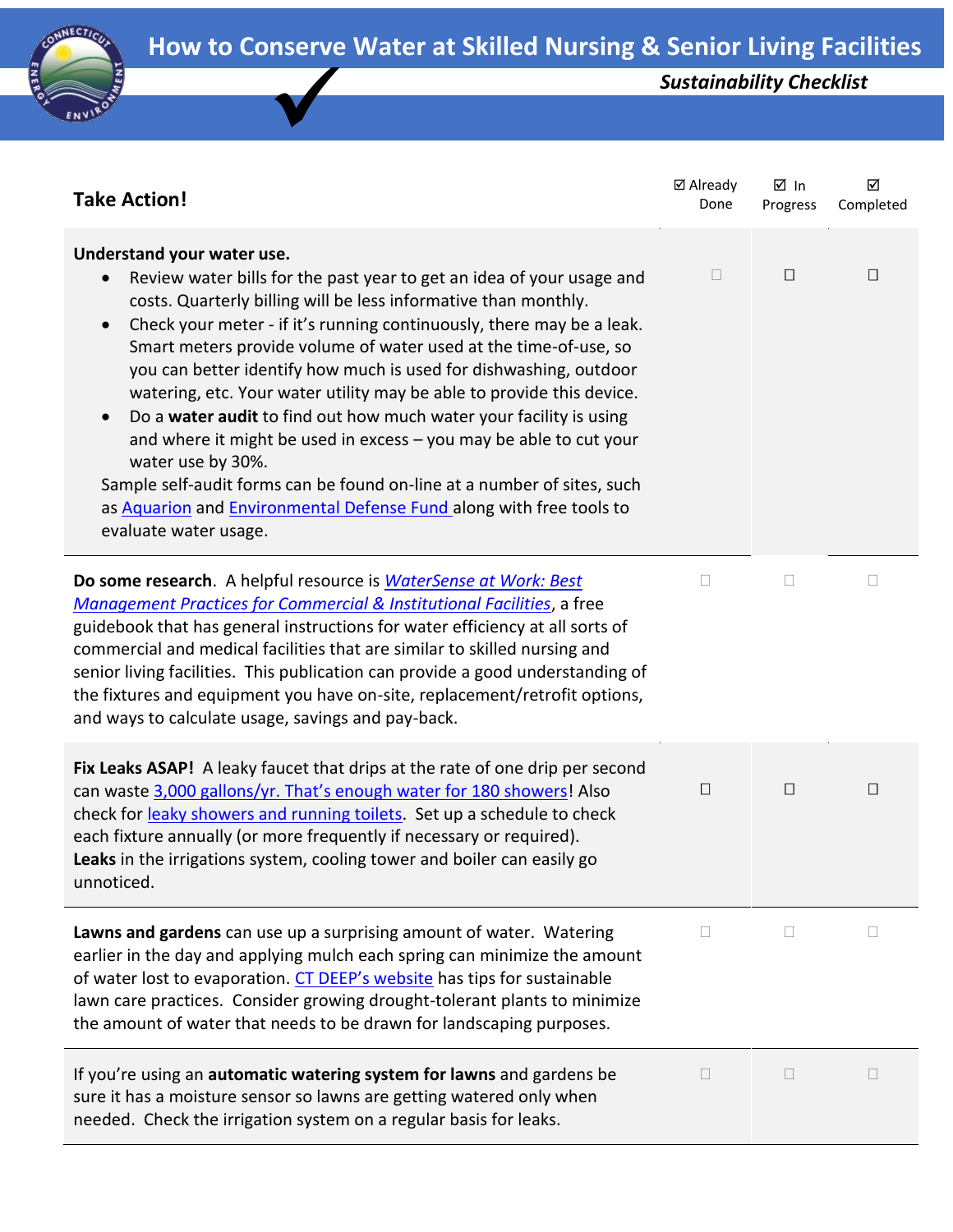

|                                                                                                                                                                                                                                                                                                                                                                                                                                                                                                                                                                                                                            | <b>Sustainability Checklist</b> |        |   |
|----------------------------------------------------------------------------------------------------------------------------------------------------------------------------------------------------------------------------------------------------------------------------------------------------------------------------------------------------------------------------------------------------------------------------------------------------------------------------------------------------------------------------------------------------------------------------------------------------------------------------|---------------------------------|--------|---|
|                                                                                                                                                                                                                                                                                                                                                                                                                                                                                                                                                                                                                            |                                 |        |   |
| Consider using foaming soaps in restrooms, they are dispensed as a lather<br>which reduces the amount of water needed for hand washing. A study by<br>GOJO Industries found foam soap reduced water usage by 9.7% compared<br>with liquid soap.                                                                                                                                                                                                                                                                                                                                                                            | П                               |        |   |
| Use microfiber cloths and mops for cleaning; they are more effective and<br>reduce the amount of water and chemicals needed.                                                                                                                                                                                                                                                                                                                                                                                                                                                                                               | $\overline{\phantom{a}}$        |        | u |
| Change older, standard toilets to low flow ones in patient rooms and<br>public restrooms and save 3.5 gallons with each flush. Older toilets can use<br>as much as 5 gallons per flush (gpf). Newer ones are mandated to use a<br>maximum of 1.6 gallons. Low-flow or dual flush toilets use no more than<br>1.28 gpf. Switching to WaterSense labeled flushometer valve toilets can<br>have significant savings.<br>If you've got <i>urinals</i> at your facility, they can also be upgraded and result in<br>significant water savings. Some older urinals use as much as 5 gpf;<br>WaterSense labeled ones use 0.5 gpf. | П                               |        | П |
| Switch to low-flow shower heads and faucets. These shower heads use no<br>more than 2 gallons of water per minute while standard ones use 2.5 gpm;<br>Low flow faucets use no more than 1.5 gpm.<br>You'll need to include regular preventive maintenance to periodically clean<br>aerators to reduce biofilm accumulating and the risk of legionellosis. Using<br>laminar flow devices instead of aerators might lower the risk of bacteria<br>since these devices do not draw air from the room into the water stream<br>and come in a variety of gpm flows.                                                             | $\overline{\phantom{a}}$        | $\Box$ | Ш |
| Ice making uses large amounts of water, depending upon the type of<br>machine and ice being made. If you need to replace an ice machine choose<br>an <b>EnergyStar certified product</b> , they are more water and energy efficient<br>than standard models. Ice machines use either water or air to remove<br>waste heat; air cooled ones use less water. Also, cubed ice uses more<br>water than flaked or nugget ice.<br>Clean and maintain in accordance with manufacturers recommendations,                                                                                                                           | $\Box$                          | $\Box$ | Ц |
| including keeping the coils dust-free so it runs efficiently.                                                                                                                                                                                                                                                                                                                                                                                                                                                                                                                                                              |                                 |        |   |
| To save water during dishwashing, scrape food from plates, pots and pans<br>and pre-soak if possible before spraying and putting in the dishwasher.<br>Periodically check sprayer for leaks. A WaterSense labeled pre-rinse spray<br>valve uses 20% less water than standard ones and could save 7,000 gallons<br>of water a year, as well as reducing energy costs from hot water usage.                                                                                                                                                                                                                                  | $\overline{\phantom{a}}$        |        | u |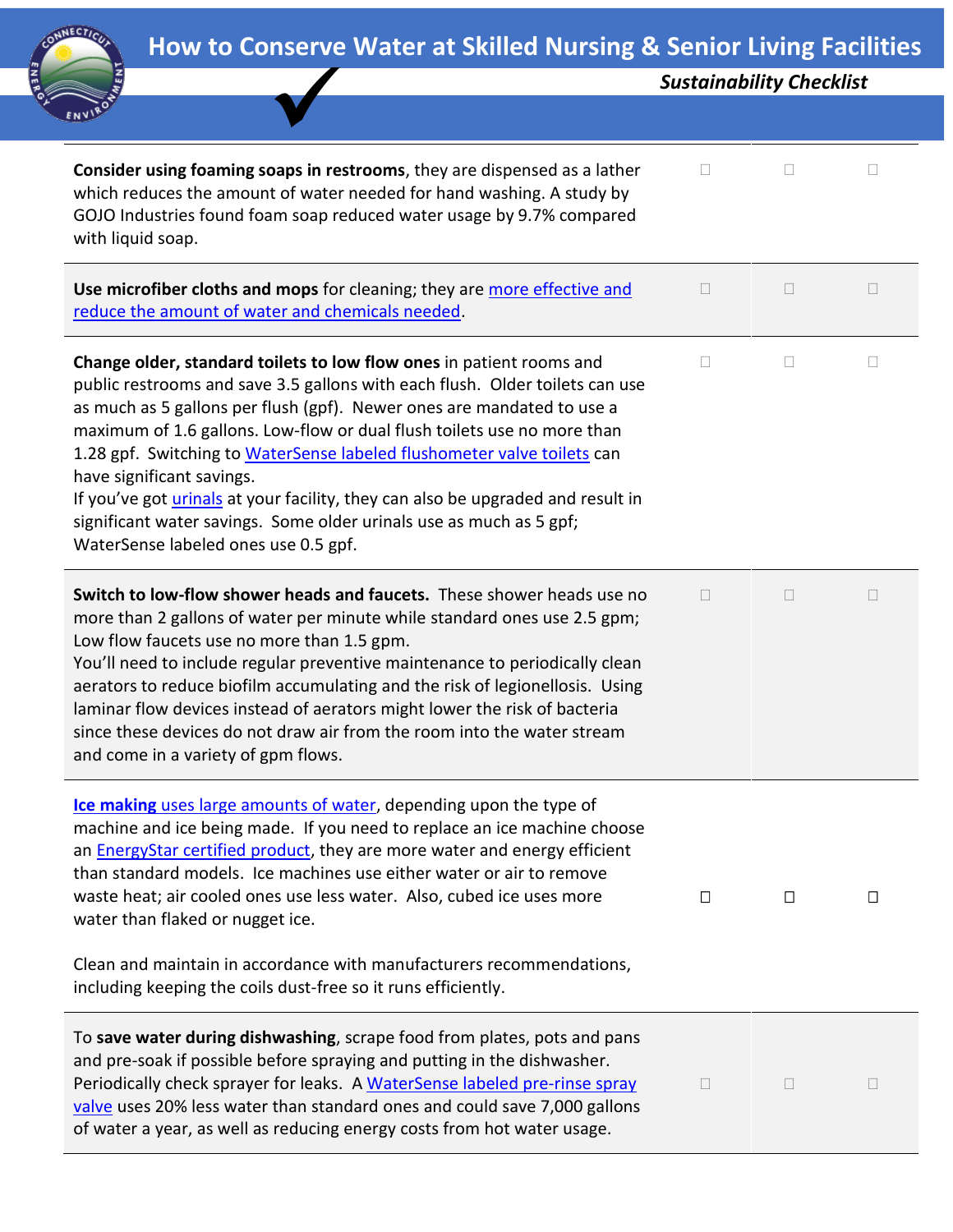

| <b>TIOW to conserve water at Skined Marship &amp; Schiol Living Facilities</b>                                                                                                                                                                                                                                                                                                                                                                                                           |                                 |  |   |
|------------------------------------------------------------------------------------------------------------------------------------------------------------------------------------------------------------------------------------------------------------------------------------------------------------------------------------------------------------------------------------------------------------------------------------------------------------------------------------------|---------------------------------|--|---|
|                                                                                                                                                                                                                                                                                                                                                                                                                                                                                          | <b>Sustainability Checklist</b> |  |   |
|                                                                                                                                                                                                                                                                                                                                                                                                                                                                                          |                                 |  |   |
|                                                                                                                                                                                                                                                                                                                                                                                                                                                                                          |                                 |  |   |
| Choose an <b>EnergyStar certified dishwasher</b> when replacing one since they<br>can be 40% more energy and water efficient. Learn more about high<br>efficiency equipment.                                                                                                                                                                                                                                                                                                             |                                 |  |   |
| Save in the Laundry Room by replacing conventional washers with water-<br>efficiency technologies. Low-temperature ozone systems save water and<br>reduce detergents and hot water needed as stated in a 2014 U.S. Dept. of<br>Energy study. An ozone machine manufacturer has case studies from<br>nursing facilities. According to the Centers for Medicare and Medicaid<br>Services with the CDC, ozone cleaning systems are acceptable methods for<br>laundry at nursing facilities. | П                               |  | Г |

## **Next Steps**

- Contact your water utility to see if they do on-site audits or ask to have water included in an Energize [CT](https://www.energizect.com/) energy audit along with available incentives and rebates. If you are already using [ENERGY STAR](https://www.energystar.gov/buildings/facility-owners-and-managers/existing-buildings/use-portfolio-manager/learn-how-portfolio-manager)  [Portfolio Manager](https://www.energystar.gov/buildings/facility-owners-and-managers/existing-buildings/use-portfolio-manager/learn-how-portfolio-manager) to track energy usage, keep in mind that it also has tools to help you track water usage.
- Use the [WaterSense product search](https://www.epa.gov/watersense/product-search) or the [Alliance for Water](http://www.allianceforwaterefficiency.org/1Column.aspx?id=2092&LangType=1033) Efficiency to find replacement products, and [case studies](https://19january2017snapshot.epa.gov/www3/watersense/commercial/types.html) for what's worked in other facilities.
- Develop a water conservation policy that clearly states your goal of conserving water use. Work with key staff to gather suggestions regarding what to include in the policy, how it will be implemented and financed if necessary and who will oversee/enforce it. Distribute to all staff so they can participate.

## **Resources**

- The Alliance for Water Efficiency has many resources, including:
	- o *Tips for Commercial & Industrial water conservation*  <http://www.allianceforwaterefficiency.org/CII-tips.aspx>
	- $\circ$  Research and documents for medical and health care systems, including data from 15 skilled nursing homes in CA that were retrofitted and replaced plumbing fixtures http://www.allianceforwaterefficiency.org/Medical and Health Care Systems Introduction.a [spx](http://www.allianceforwaterefficiency.org/Medical_and_Health_Care_Systems_Introduction.aspx)
- Use EPA WaterSense® to better understand water usage at a facility type similar to nursing homes such as [hospitals,](https://19january2017snapshot.epa.gov/www3/watersense/commercial/docs/factsheets/hospital_fact_sheet_508.pdf) or for other [information on commercial and industrial water use.](https://19january2017snapshot.epa.gov/www3/watersense/commercial/types.html)
- A [study done in Colorado on water](http://coloradowaterwise.org/Resources/Documents/ICI_toolkit/docs/Brendle%20Group%20and%20CWW%20ICI%20Benchmarking%20Study.pdf) use includes data from skilled nursing facilities (see pg 18).